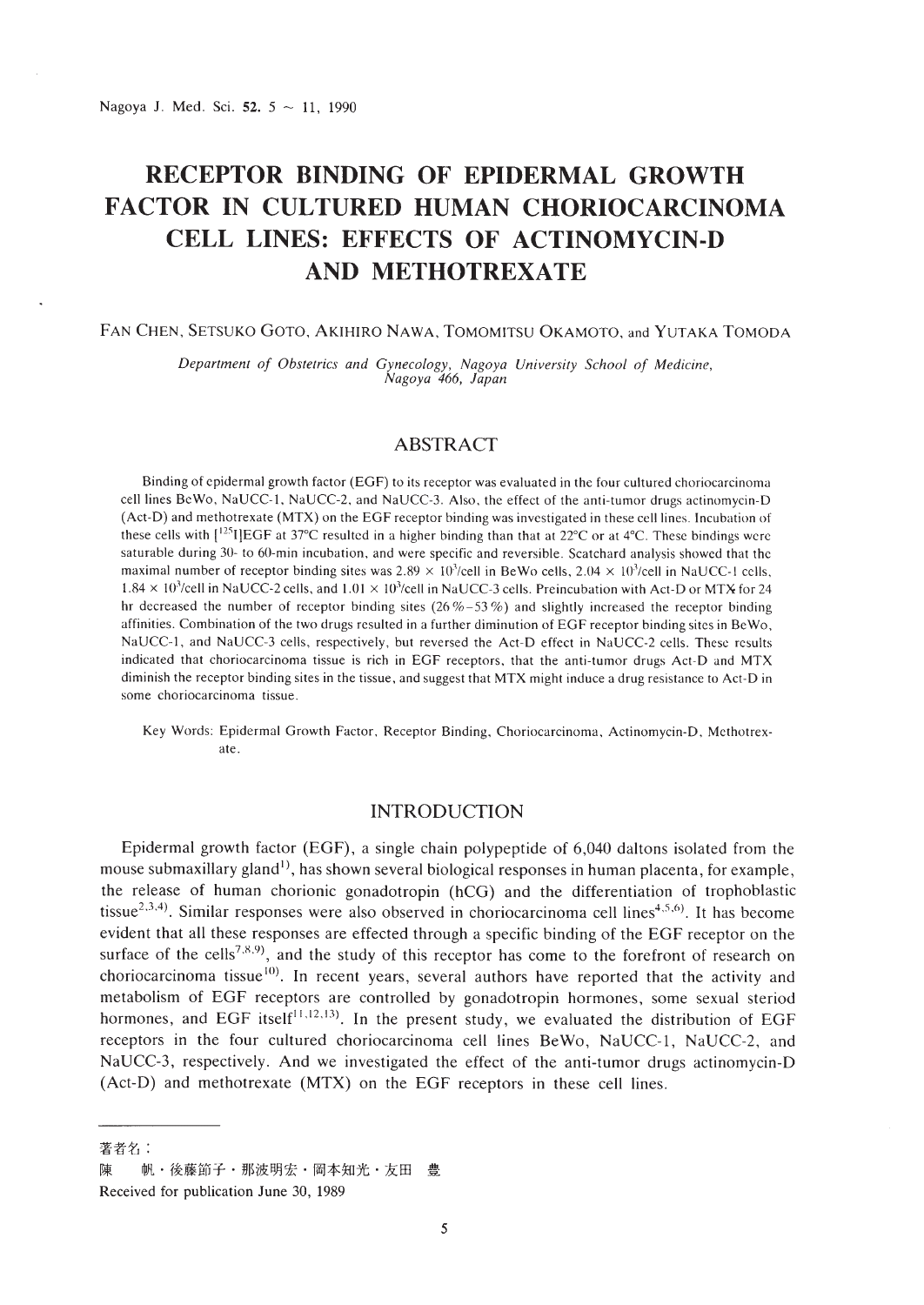## MATERIALS AND METHODS

EGF (BT-201, receptor grade) purified from mouse submaxillaries was purchased from Biomedical Technologie, INC. (Stoughton, MA). Iodine-125-labeled EGF was obtained from New England Nuclear Research Products (Boston, MA); its radioactivity was about  $156-168 \mu \text{Ci}/\mu \text{g}$ protein.

The human choriocarcinoma cell line BeWo was established by Pattillo et al. in 1968<sup>14)</sup>. Human choriocarcinoma cell lines NaUCC-1, NaUCC-2, and NaUCC-3 were newly established in our laboratory, and their cytological characteristics have been reported by Sugiura et al.<sup>15</sup>. BeWo cells were grown in RPMIl640 (pH 7.4, Nissui Co., Tokyo); NaUCC-l, NaUCC-2, and NaUCC-3 cells, in minimal essential medium (pH 7.4 Nissui Co., Tokyo) at  $37^{\circ}$ C in a  $95\%$ -air  $5\%$ -CO<sub>2</sub> incubator (Forma Scientific, OH). The culture mediums contained 10 percent fetal calf serum (FCS).

The  $[$ <sup>125</sup>I]EGF binding was tested by a modified procedure of Chen et al.<sup>16</sup>). First, FCS, which probably contained some growth factors, was removed from the culture medium 24 hr before the binding test. Well-cultured cells in monolayer-confluence in 50-mm dishes (Falcon) were incubated with  $[^{125}]\text{EGF}(5,000-50,000\text{cpm})$  in 2 ml of medium at  $4^{\circ}\text{C}$ ,  $22^{\circ}\text{C}$ , or  $37^{\circ}\text{C}$ . Incubation was stopped at various time periods  $- 15$ , 30, 60, 90, and 120 min  $-$  by washing twice with medium, and twice with phosphorate sodium buffer (0.1 M, pH 7.4) at 4°C. The radioactivity remaining in the dishes was measured with a gamma counter (ARC 500, Aloka Co. , Tokyo). Control binding was measured by adding excess unlabeled EGF. To determine the number of EGF receptors per cell, the cell number was also calculated at the time of the  $[125]$  EGF binding test.

In the next test, well-grown cells were further incubated in the presence of Act-D, MTX, or a combination of both at 37°C for 2, 4, 6, 12, 24 and 48 hr, and the cell numbers were counted. Then the  $[$ <sup>125</sup>I]EGF binding test was performed by the procedure described above. Since each choriocarcinoma cell line shows different sensitivity to Act-D and MTX, the dosages of Act-D and MTX used for each choriocarcinoma cell were chosen according to our previous study<sup>[7]</sup>. The sensitivity of each choriocarcinoma cell line to Act-D and MTX can be expressed as the 50-percent effective dose (ED<sub>50</sub>). The ED<sub>50</sub> of Act-D was  $5.0 \times 10^{-5}$  ug/ml for BeWo,  $2.0 \times 10^{-6}$  ug/ml for NaUCC-1,  $1.0 \times 10^{-5}$  ug/ml for NaUCC-2, and  $2.0 \times 10^{-5}$  ug/ml for NaUCC-3 cells; the ED<sub>50</sub> of MTX was  $2.0 \times 10^{-3}$  µg/ml for BeWo,  $8.0 \times 10^{-3}$  µg/ml for NaUCC-1,  $2.0 \times 10^{-3}$  µg/ml for NaUCC-2, and  $1.5 \times 10^{-3}$  ug/ml for NaUCC-3 cells.

As a positive control of EGF receptor-rich cell line, we used epidermoid carcinoma cell line A-431<sup>18)</sup> and investigated the effect of anti-tumor drugs on these cells. The above experiments were performed in triplicate for each sample.

Human placentas from four normal pregnant women (8 weeks, 1; term, 3) were also used in the study. The preparation of trophoblast cell membrane and the binding test were described previously by Chen et al.  $16$ .

Student's t-test was used to determine statistical significance, and Scatchard plot analysis<sup>19)</sup> was applied in analysing the EGF-receptor binding.

#### RESULTS

Well-cultured choriocarcinoma cells were exposed to  $[^{125}I]EGF$  in the presence or absence of unlabeled EGF at 4°C, 22°C, and 37°C. After 60 min of incubation, the most specific binding of [<sup>125</sup>I]EGF was found at 37°C incubation. At 22°C incubation, the [<sup>125</sup>I]EGF binding was about 85 % of that at 37 $^{\circ}$ C; and at 4 $^{\circ}$ C, it was lower than 30% of that at 37 $^{\circ}$ C. Binding could be inhibited gradually by increasing the amount of unlabeled EGF, and it was partially displacable by unlabeled EGF (data not shown).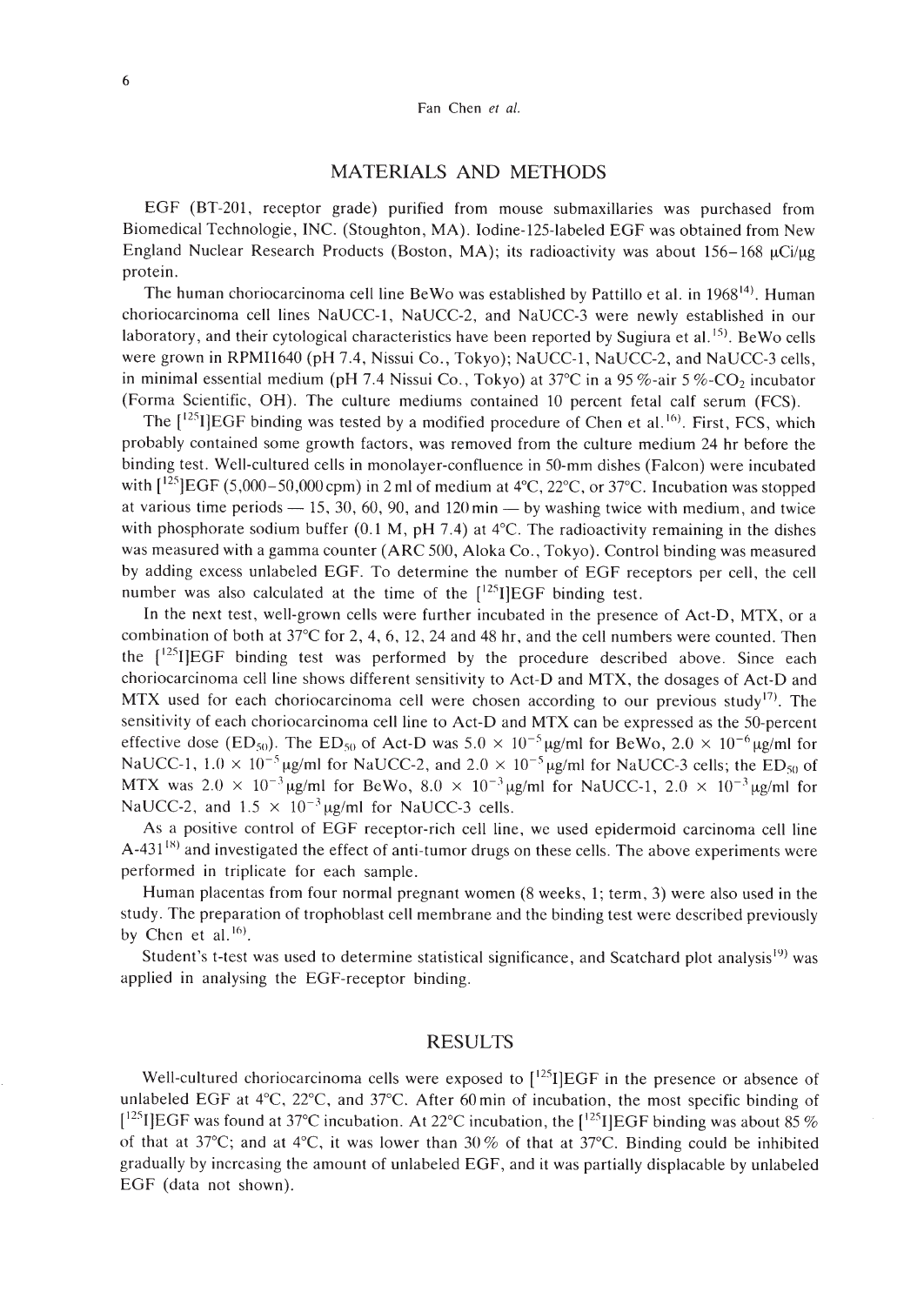#### EGF RECEPTOR ON CHORIOCARCINOMA CELLS

Figure 1 shows the time-dependent binding of  $[125]$  EGF to the four cultured choriocarcinoma cells. The rate of binding of  $[1^{25}I]EGF$  increased immediately after the start of incubation, became saturated during 30-60 min of incubation, and then declined gradually thereafter. The four choriocarcinoma cell lines showed a similar pattern of time-dependent  $\left[1^{25}I\right]EGF$  binding, though the time of saturation (the peak binding) differed among them. The time course of  $[1^{25}I]EGF$ binding of the epidermoid carcinoma cell line A-431 was similar to those of the choriocarcinoma cell lines (Fig. 1). In contrast to these cultured cell lines, the membrane preparation of normal human trophoblast showed no. decline in  $[^{125}]\text{EGF}$  binding even after long exposure to EGF at either 37°C or 22°C (Fig. 2).



Fig. 1. Time-dependent [<sup>125</sup>I]EGF-receptor binding pattern on four cultured choriocarcinoma cells lines and on epidermoid carcinoma cell line A-43l.



Fig. 2. Time-dependent  $[^{125}I]EGF-receiver$  binding pattern on the membrane preparation of normal chorionic tissue.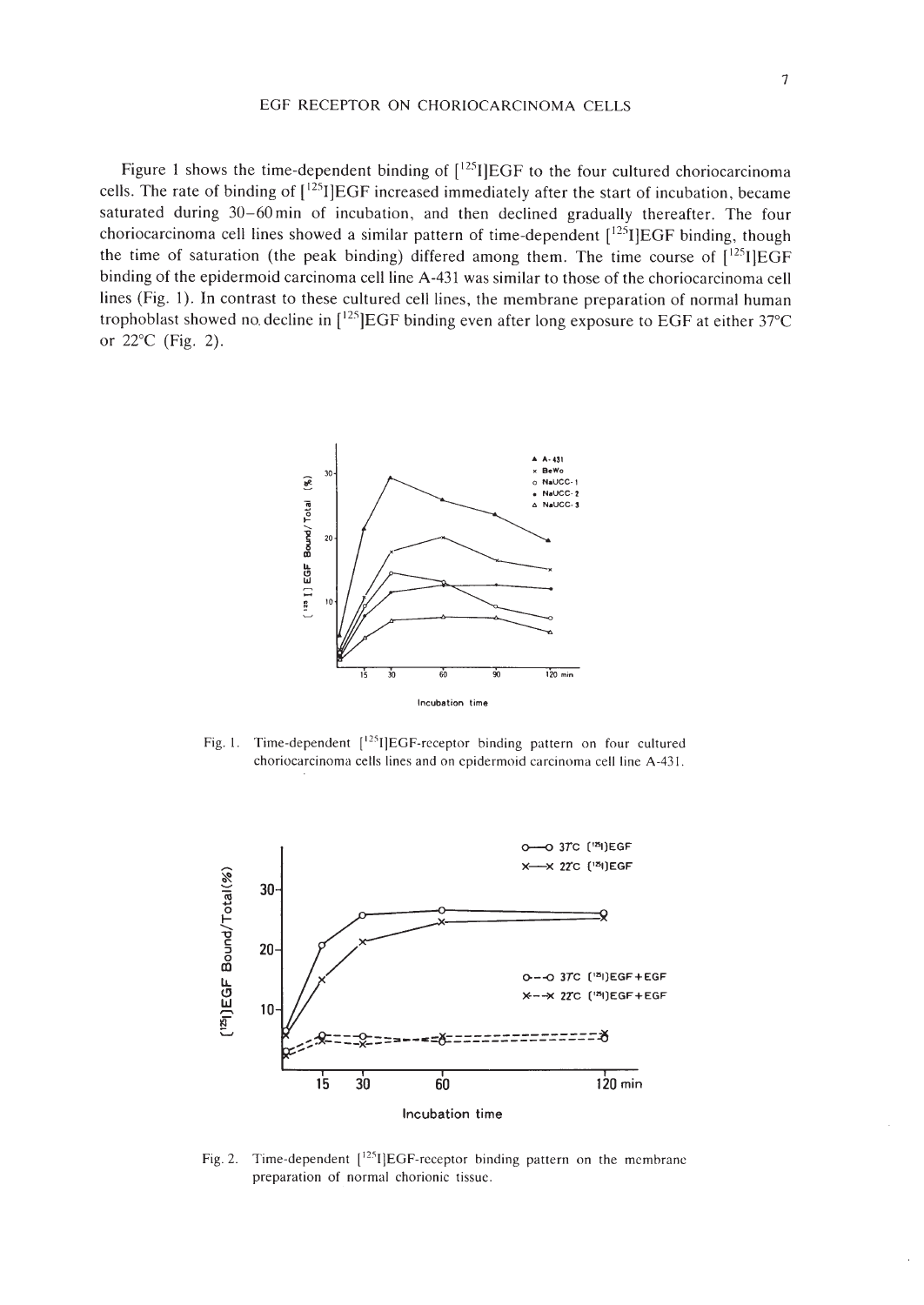We then investigated the effect of the two anti-tumor drugs on  $[{}^{125}I]EGF$  binding in the cultured choriocarcinoma cells. Figure 3 shows the Scatchard plot analysis of [<sup>125</sup>I]EGF binding to the four choriocarcinoma cell lines following 24-hr preincubation with Act-D or MTX or the combination of both. In the normal control group (without Act-D and MTX), the maximal binding sites (Bm) of EGF were highest in BeWo, 2.89 ( $\pm$  0.24)  $\times$  10<sup>3</sup>/cell, and least in NaUCC-3, 1.01 ( $\pm$  0.14)  $\times$ 10<sup>3</sup>/cell. In NaUCC-1, the Bm was 2.04 ( $\pm$  0.22)  $\times$  10<sup>3</sup>/cell, and in NaUCC-2, 1.84 ( $\pm$  0.15)  $\times$  $10<sup>3</sup>/cell$ . Twenty-four hour preparation with Act-D reduced approximately 42 % of the binding sites in BeWo (P<0.01), 35% in NaUCC-1 (P<0.05), 31% in NaUCC-2 (P<0.05), and 26% in NaUCC-3 (P<0.005). Twenty-four-hour preincubation with MTX eliminated about 53% of the binding sites in BeWo cells (P<0.01), and 31 % of the binding sites in NaUCC-3 cells (P<0.05). Reduction in the binding sites in NaUCC-1 and NaUCC-2 cells was not statistically significant  $(P>0.05)$ . A combination of Act-D and MTX further diminished the EGF binding sites in BeWo (72 % of the control group, P<0.01), NaUCC-1 (47 % of the control group, P<0.01), and NaUCC-3 cells (36 % of the control group, P<0.05), but reversed the Act-D effect in NaUCC-2 cells (124 % of the Act-D treated group,  $P<0.05$ ). The changes in the number of EGF receptors in the four cell lines are summarized in Figure 4.

The EGF receptor binding affinity (Kd) after preincubation with Act-D, MTX or the combination of both, slightly increased in the NaUCC-l, NaUCC-2, and NaUCC-3 cells, respectively, but was not affected in the BeWo cells (Fig. 3).



Fig. 3. Scatchard analysis of EGF receptor binding with BeWo cells (A). NaUCC-t cells (B). NaUCC-2 cells (C). and NaUCC-3 cells (D) after 24-hr preincubation with Act-D. MTX. and a combination of the two drugs, rcspectively. Kd. the dissociation constant; Bm. the maximal number of binding sites.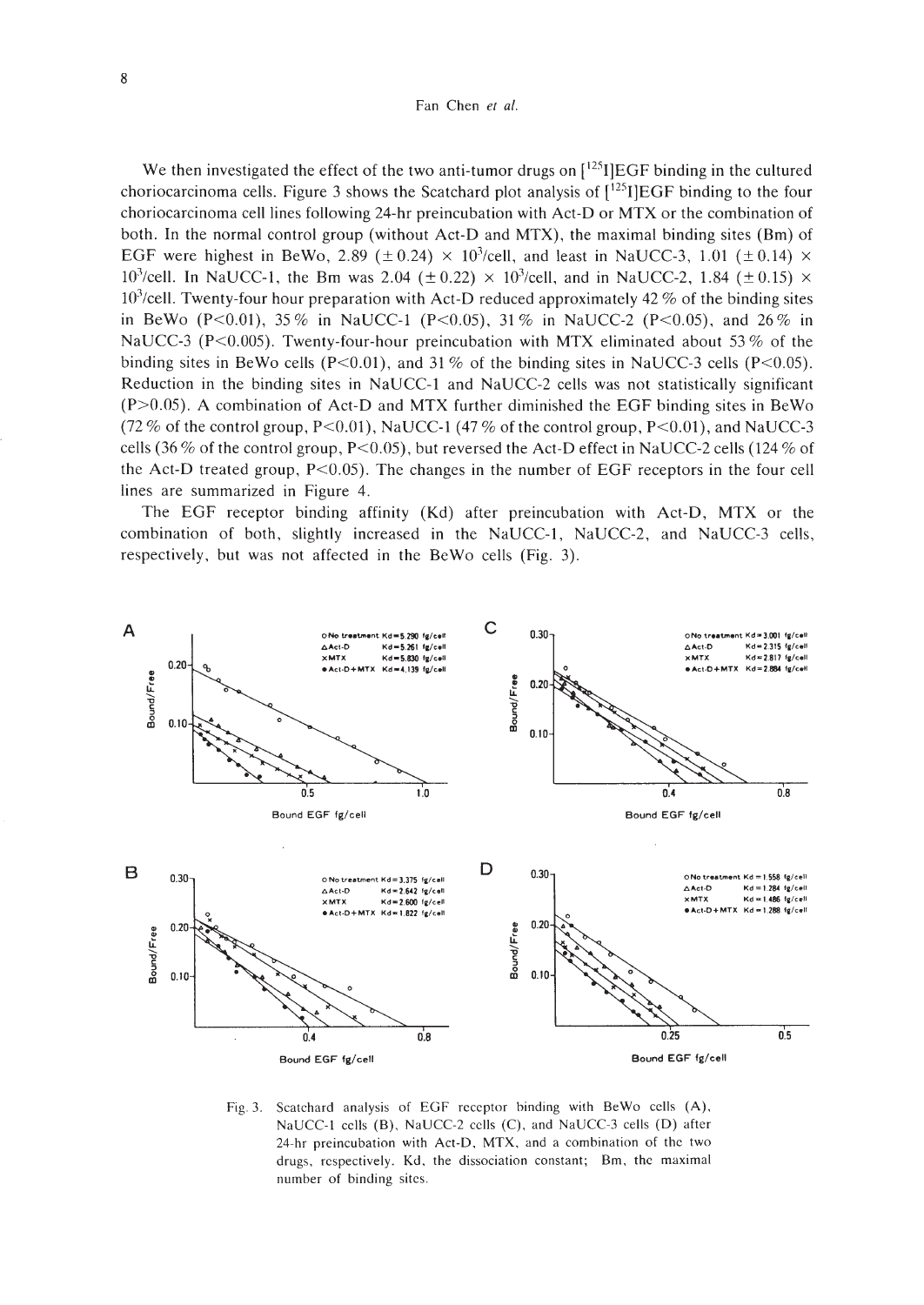The number of EGF receptor binding sites of the epidermoid carcinoma A-431 cell line was about  $2.80 \, (\pm \, 0.41) \times 10^4$ /cell, and it was not significantly affected by the treatment of Act-D or MTX even at the highest dosage as used in the choriocarcinoma cell lines.



Fig. 4. Number of EGF receptor binding sites in choriocarcinoma cells and the effects of Act-D, MTX, and a combination of the two drugs ( $n=6$  for each group).

# DISCUSSION

The present study showed that choriocarcinoma is rich in EGF receptors. The number of receptor binding sites in these cells was five to ten percent of that in the epidermoid carcinoma cell line A-431. These values agree with those previously reported for normal and malignant chorionic tissues $8,9,10$ .

 $[1^{25}]$ EGF bound rapidly and reversibly to choriocarcinoma cells. The fate of the bound  $[{}^{125}$ I]EGF-receptor complex is not yet clear. At least, it cannot be explained only by the insertion or endocytosis of the complex, the process known as down-regulation<sup>20)</sup>. The reduction of membrane-bound  $\binom{125}{1}EGF$  following the peak binding (Fig. 1) suggests that long incubation with  $[1^{25}$ I]EGF leads to a dissociation of EGF from its receptor by the inactivation of the receptor itself, and/or a diminution of the number of receptors on the membrane surface<sup>20)</sup>. It seems that in these living cells, there is a rapid regulation of EGF receptors after they are activated by EGF. This view was supported by the fact that the membrane preparation of trophoblastic tissue showed a different pattern of time-course binding, in which no decline was observed after the binding was saturated (see Fig. 2).

Twenty-four hour preincubation with Act-D or MTX diminished the EGF receptor binding sites in all choriocarcinoma cell lines. These effects were not observed after preincubation of 12 hr or less, and 48 hr of preincubation led to a further diminution of the receptor binding sites (data not shown).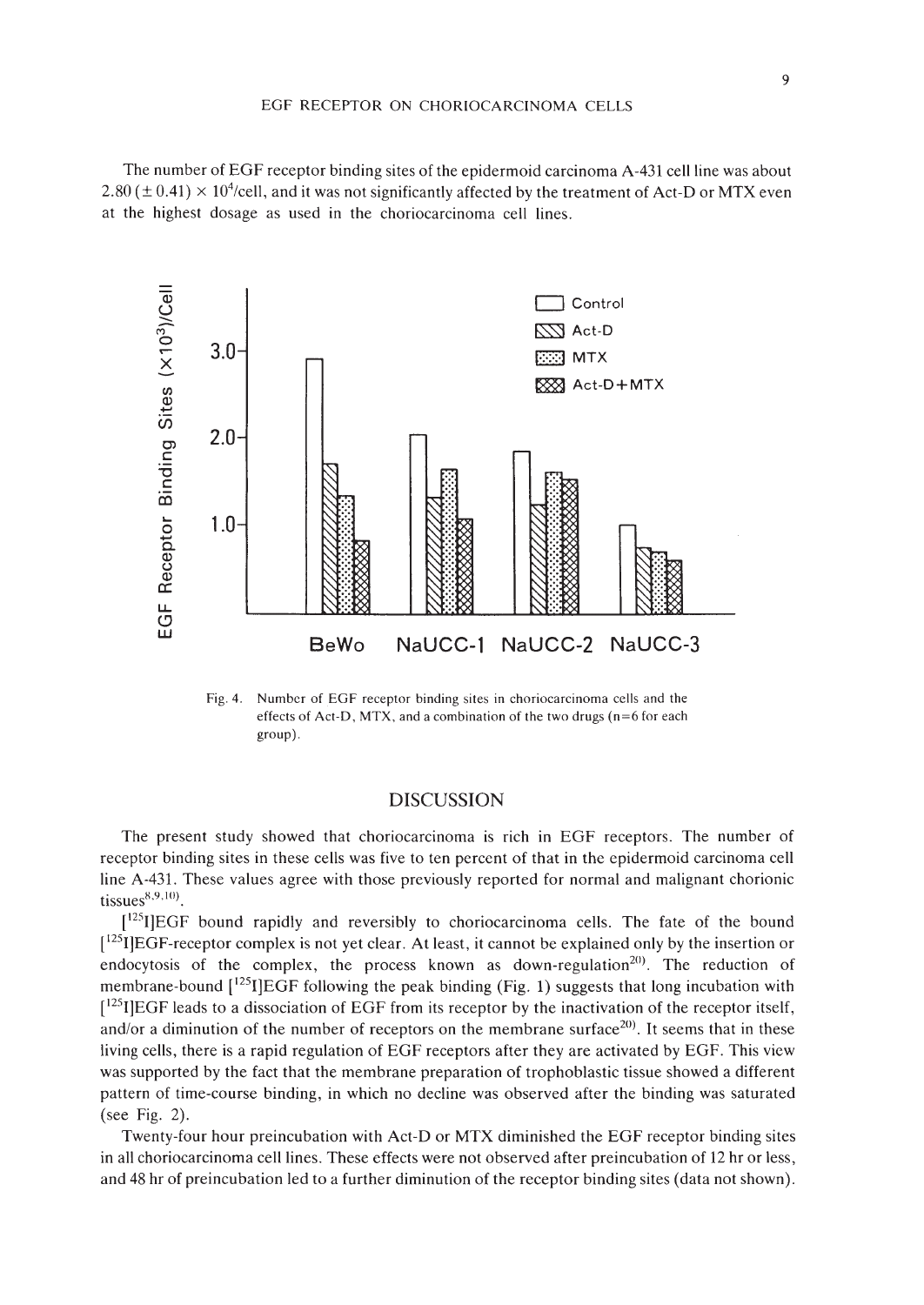It is believed that the EGF receptor binding activity and metabolism are related to the bioactivity of these cells<sup>21)</sup>. The variation of receptor binding sites may be reflected by the different stages of cell differentiation. Therefore, the diminution of EGF receptor binding sites by Act-D and MTX might be a consequence of the inhibition effects of the two anti-tumor drugs on tumor cell activity. However, it is difficult to explain the increase of EGF receptor binding affinity after preincubation with Act-D and MTX (see Fig. 3).

It should be noted that the combination of Act-D and MTX reversed the Act-D-induced diminution of the EGF receptor binding sites in NaUCC-2 cells but not in the other cells. In view of our previous report that a combined treatment of Act-D and MTX reversed the growth-inhibition effect of Act-D in NaUCC-2<sup>22)</sup>, the present study suggests that MTX induces a drug resistance to Act-D in NaUCC-2 cells. Although the mechanism of this drug resistance is poorly understood, we wish to suggest that the most widely used combination chemotherapy for choriocarcinoma, Act-D and MTX, may not always be the best choice in all cases.

## REFERENCES

- I) Cohen, S.: Isolation of a mouse submaxillary protein accelerating incisor eruption and eyelid opcning in the newborn animal. *l. Bioi. Chern.,* 237, 1555-1562 (1962).
- 2) Wei, H.L., and Harvey, J.G.: Characterization and regulation of epidermal growth factor receptors in human placental cell culture. 1. *C/in. Endocrinol. Metab.,* 58, 344-352 (1984).
- 3) Maruo. T., Matsuo, II., Oishi, T., Hayashi, M., Nishino, R. and Mochizuku, M.: Induction of differenctiated trophoblast function by epidermal growth factor: Relation of immunohistochemically detected cellular epidermal growth factor levels. *J. Clin. Endocrinol. Metab.*, 64, 744-750 (1987).
- 4) Hout, R.I., Foidart, J-M., Nardoine, R.M. and Stromberg, K.: Differential modulation of hCG secretion by epidermal growth factor in normal and malignant placental cultures. *J. Clin. Endocrinol. Mateb.*, 53, 1059–1063 (1981).
- 5) John, I. and Robert, B.: Effects of epidermal growth factor, phorbol myristate acetate, and arechidonic acid on choriogonadotropin secretion by cultured human choriocarcinoma cells. *Endocrinology*, 116, 2400–2409 (1985).
- 6) Hirata, Y., Sueoka, S., Uchihashi, M., Yoshimoto, Y., Fujita. T, Matsukura, S. and Motoyama, T: Specific binding sites for epidermal growth factor and its effect on hCG secretion by cultured tumor cell lines: Comparision between trophoblastic and non-trophoblastic cells. *Acta Endocrinol.,* **101,** 281-286 (1982).
- 7) Hock. R.A., NexO, E. and Hollenberg, M.D.: Isolation of the human placenta receptor for epidermal growth factor-urogastrone. *Nature.* 277, 403-405 (1979).
- 8) Richards, R.C., Beardmore, J.M., Brown, P.J., Molloy, C.M. and Johnson, P.M.: Epidermal growth factor on isolated human placental syncytiotrophoblastic plasma membrane. *Placenta,* 4, 133-138 (1983).
- 9) Magid, M., Nanney, L.B., Stoscheck, C.M. and King, L.E.: Epidermal growth factor binding and receptor distribution in term human placenta. *Placenta,* 6, 519-520 (1985).
- 10) Feng, P., Kencht, M. and Catt, K.: Hormonal control of epidermal growth factor receptor by gonadotropin during granulosa cell differentiation. *Endocrinology,* 120, 1121-1126 (1987).
- II) Hirata, Y., Uchihashi, M., Fujita, T., Matsukura. S., Motoyama, T, Kaku, M. and Koshimizu, K.: Characteristics of specific binding of epidermal growth factor on human tumor cell lines. *Endocrinologica laponica, 30,* 601-607 (1987).
- 12) Venkal, R.M. and George, MS.: Regulation of Epidermal growth factor receptor by estrogen. *l. Bio. Chern.,* 260, 9820-9824 (1985).
- 13) Jeffrey, E.K., Mark, C.Y. and Jaffrey, D.B.: Epidermal growth factor stimulates the synthesis of its own receptor in a human breast cancer cell line. *J. Bio. Chem.*, 261, 4134-4138 (1986).
- 14) Pattillo, R.A. and Gey, G .0.: The establishment of a cell line of human hormone-synthesizing trophoblastic cells in vitro. *Cancer Res.,* 28, 1231-1236 (1968).
- 15) Sugiura, M., Goto, S., Saito, M. and Tomoda, Y.: Establishment and characterization of three new human gestation choriocarcinoma cell lines. *Acta. Obst. Gynaec. lpn.,* 40, 1447-1454 (1988).
- 16) Chen, F., Goto, S., Furuhashi, Y., Saito, M., Kinoshita, Y., Sugiyama, M., Okamoto, T. and Tomoda, Y.: Dissociation of hCG receptor complex and detection of hCG receptors in human chorionic tissue. *Acta.* Obst. Gynaec. *Jpn.*, **40**, 769-774 (1988).